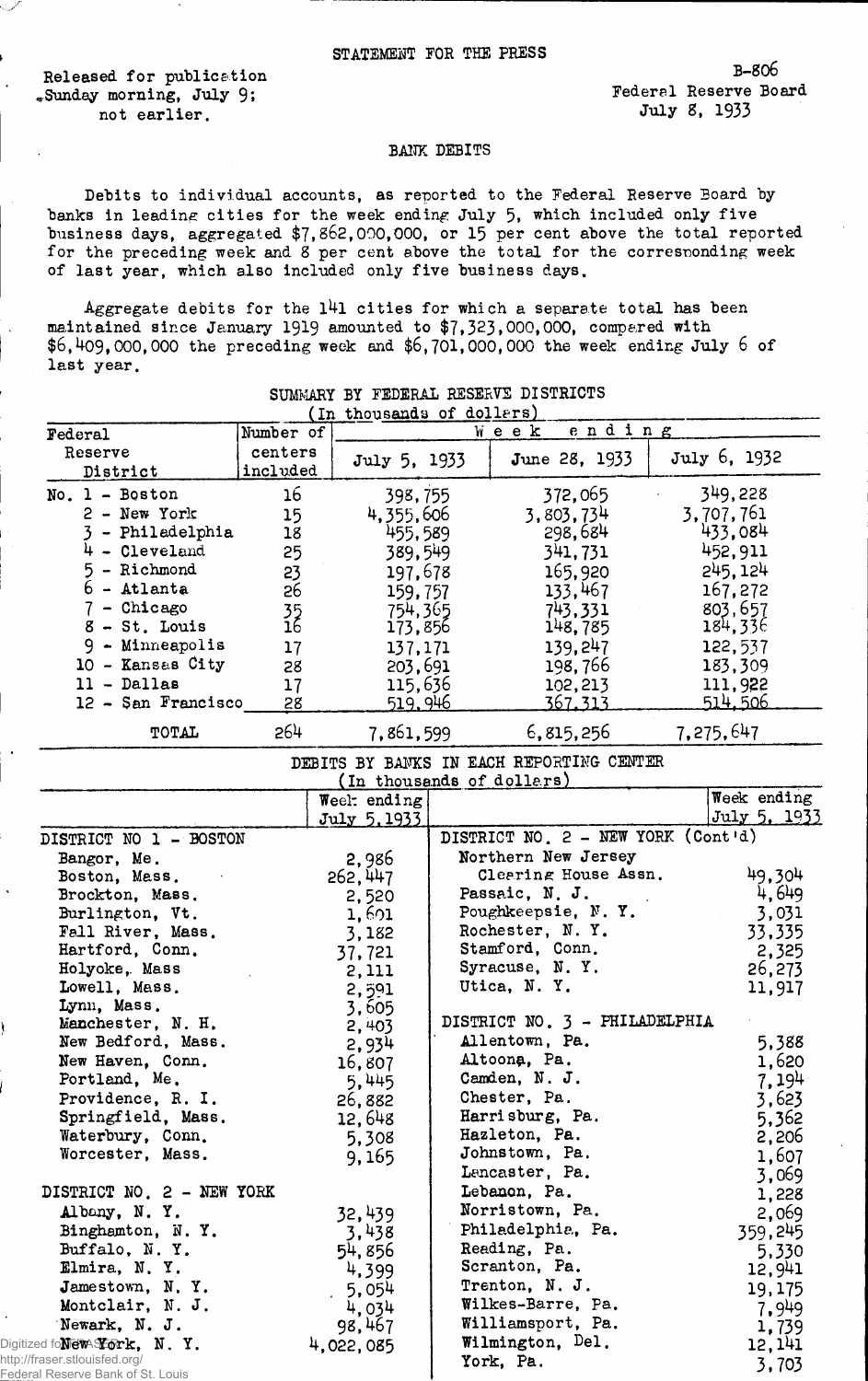DEBITS BY BANKS IN EACH REPORTING CENTER

<u>an india an an an isan an </u>

|                                         |                      | (In thousands of dollars)            | $B-806a$        |
|-----------------------------------------|----------------------|--------------------------------------|-----------------|
|                                         | Week ending          |                                      | Week ending     |
| DISTRICT NO. 4 - CLEVELAND              | July 5, 1933         |                                      | July 5, 1933    |
| Akron, Ohio                             |                      | DISTRICT NO. 6 - ATLANTA (Cont'd)    |                 |
| Butler, Pa.                             | 5,934                | Elberton, Ga.                        | 94              |
| Canton, Ohio                            | 1,528<br>4,793       | Hattiesburg, Miss.<br>Jackson, Miss. | 951             |
| Cincinnati, Ohio                        | 63,344               | Jacksonville, Fla.                   | 2,946<br>10,087 |
| Cleveland, Ohio                         | 82,019               | Knoxville, Tenn.                     | 3,411           |
| Columbus, Ohio                          | 20,333               | Macon, Ga.                           | 2,443           |
| Dayton, Ohio                            | 9,178                | Meridian, Miss.                      | 1,755           |
| Erie, Pa.                               | 4,834                | Miami, Fla.                          | 4,257           |
| Franklin, Pa.                           | 677                  | Mobile, Ala.                         | 5,983           |
| Greensburg, Pa.                         | 1,111                | Montgomery, Ala.                     | 2,842           |
| Hamilton, Ohio                          | 1,546                | Neshville, Tenn.                     | 17,267          |
| Homestead, Pa.                          | 480                  | Newnan, Ga.                          | 342             |
| Lexington, Ky.                          | 3,747                | New Orleans, La.                     | 42,041          |
| Lima, Ohio                              | 1,321                | Pensacola, Fla.                      | 1,134           |
| Lorain, Ohio                            | 472                  | Savannah, Ga.                        | 6,312           |
| Middletown, Ohio                        | 1,417                | Tampa, Fla.                          | 3,780           |
| Oil City, Pa.<br>Pittsburgh, Pa.        | 1,358                | Valdosta, Ga.                        | 662             |
| Springfield, Ohio                       | 149,554              | Vicksburg, Miss.                     | 961             |
| Steubenville, Ohio                      | 2,458                | DISTRICT NO. 7 - CHICAGO             |                 |
| Toledo, Ohio                            | 1,168                | Aurora, Ill.                         | 853             |
| Warren, Ohio                            | 16,582<br>$1,0^{44}$ | Battle Creek, Mich.                  | 1,101           |
| Wheeling, W. Va.                        | 7,331                | Bay City, Mich.                      | 1,003           |
| Youngstown, Ohio                        | 5,675                | Bloomington, Ill.                    | 1,533           |
| Zanesville, Ohio                        | 1,445                | Cedar Rapids, Ia.                    | 4,126           |
|                                         |                      | Champaign-Urbana, Ill.               | 1,270           |
| DISTRICT NO. 5 - RICHMOND               |                      | Chicago, Ill.                        | 502,734         |
| Asheville, N. C.                        | 1,980                | Danville, Ill.                       | 1,411           |
| Baltimore, Md.                          | 43.824               | Davenport, Ia.                       | 3,212           |
| Charleston, S. C.<br>Charleston, W. Va. | 1,441                | Decatur, Ill.                        | 2,474           |
| Charlotte, N. C.                        | 14,912               | Des Moines, Iowa                     | 13,374          |
| Columbia, S. C.                         | 9,250<br>2,764       | Detroit, Mich.<br>Dubuque, Iowa      | 79,245          |
| Cumberland, Md.                         | 1,811                | Flint, Mich.                         | 1,426           |
| Danville, Va.                           | 1,478                | Fort Wayne, Ind.                     | 3,380<br>4,637  |
| Durham, N. C.                           | 5,595                | Gary, Ind.                           | 1,144           |
| Greensboro, N. C.                       | 918                  | Grand Rapids, Mich.                  | 5,232           |
| Greenville, S.C.                        | 3,057                | Green Bay, Wis.                      | 2,050           |
| Hagerstown, Md.                         | 1,611                | Indianapolis, Ind.                   | 26,829          |
| Huntington, W. Va.                      | 2,169                | Jackson, Mich.                       | 1,593           |
| Lynchburg, Va.                          | 3,559                | Kalamazoo, Mich.                     | 2,399           |
| Newport News, Va.                       | 1,450                | Lansing, Mich.                       | 2,110           |
| Norfolk, Ve.                            | 8,423                | Mason City, Iowa                     | 1,575           |
| Portsmouth, Va.<br>Raleigh, N. C.       | 906                  | Milwaukee, Wis.                      | 52,540          |
| Richmond, Va.                           | 3,044<br>25,958      | Moline, Ill.<br>Muscatine, Iowa      | 541<br>479      |
| Roanoke, Va.                            | 5,147                | Oshkosh, Wis.                        | 1,697           |
| Washington, D. C.                       | 50,043               | Peoria, Ill.                         | 7,557           |
| Wilmington, N.C.                        | 1,742                | Rockford, Ill.                       | 2,655           |
| Winston-Salem, N. C.                    | 6,596                | Saginaw, Mich.                       | 3,117           |
|                                         |                      | Sheboygen, Wis.                      | 2,971           |
| DISTRICT NO. 6 - ATLANTA                |                      | Sioux City, Iowa                     | 6,992           |
| Albany, Ga.                             | 724                  | South Bend, Ind.                     | 3,995           |
| Atlanta, Ga.                            | 26,231               | Springfield, Ill.                    | 3,518           |
| Augusta, Ga.<br>Birmingham, Ala.        | 3,522                | Terre Haute, Ind.                    | 3,120           |
| Brunswick, Ga.                          | 13,890               | Waterloo, Iowa                       | 1,742           |
| Chattanooga, Tenn.                      | 325<br>5,295         |                                      |                 |
| Columbus, Ga.                           | 2,019                |                                      |                 |
| Dothan, Ala.                            | 483                  |                                      |                 |

 $\overline{\phantom{a}}$ 

Digitized for FRASER http://fraser.stlouisfed.org/ Federal Reserve Bank of St. Louis

 $\ddot{\gamma}$ 

 $\ddot{\phantom{0}}$ 

÷.

 $\ddot{\phantom{1}}$ 

Î

 $\ddot{\cdot}$ 

 $\frac{1}{3}$  $\frac{1}{\sqrt{2}}$ 

 $\bar{\beta}$ 

 $\downarrow$